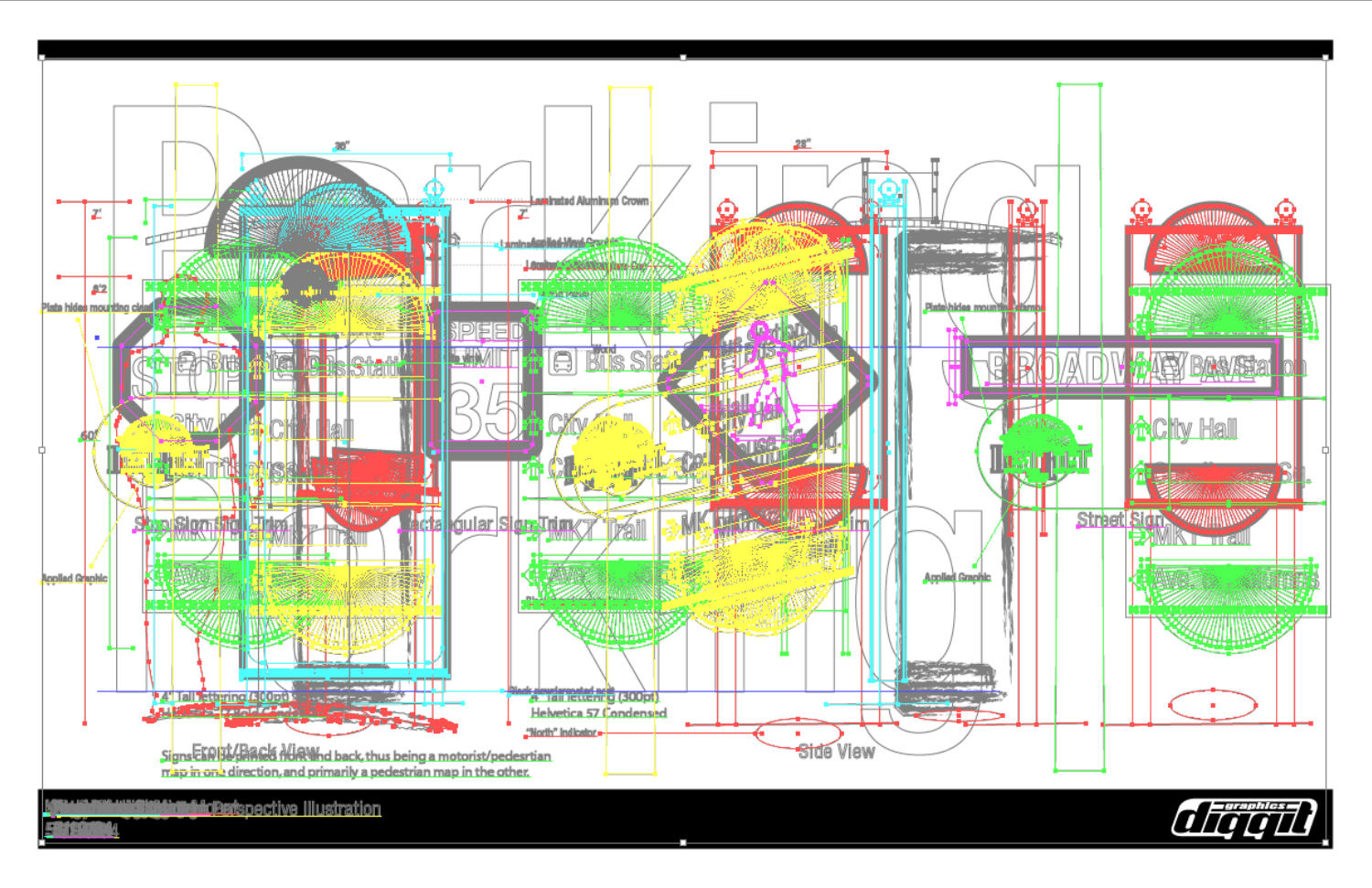

4" Tall lettering (300pt) Helvetica 77 Bold Condensed

Signs can be printed front and back, thus being a motorist/pedesrtian map in one direction, and primarily a pedestrian map in the other.

**Wayfinding Signage**  $5/19/04$ 

 $60''$ 

- 
- 
- 
- 
- 

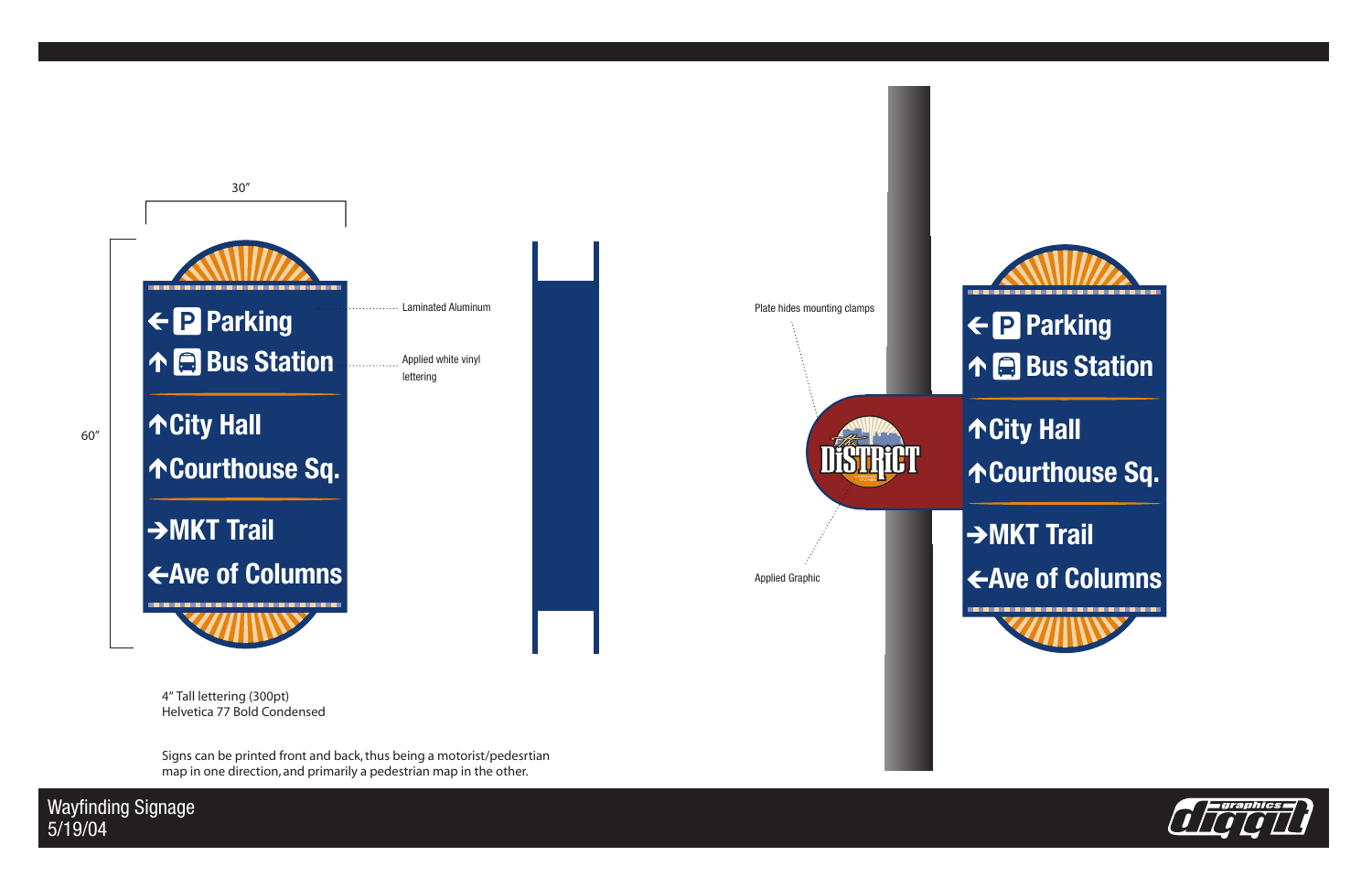

 $→$ **Costume Museum** 













Wayfinding Sign Layouts: Broadway







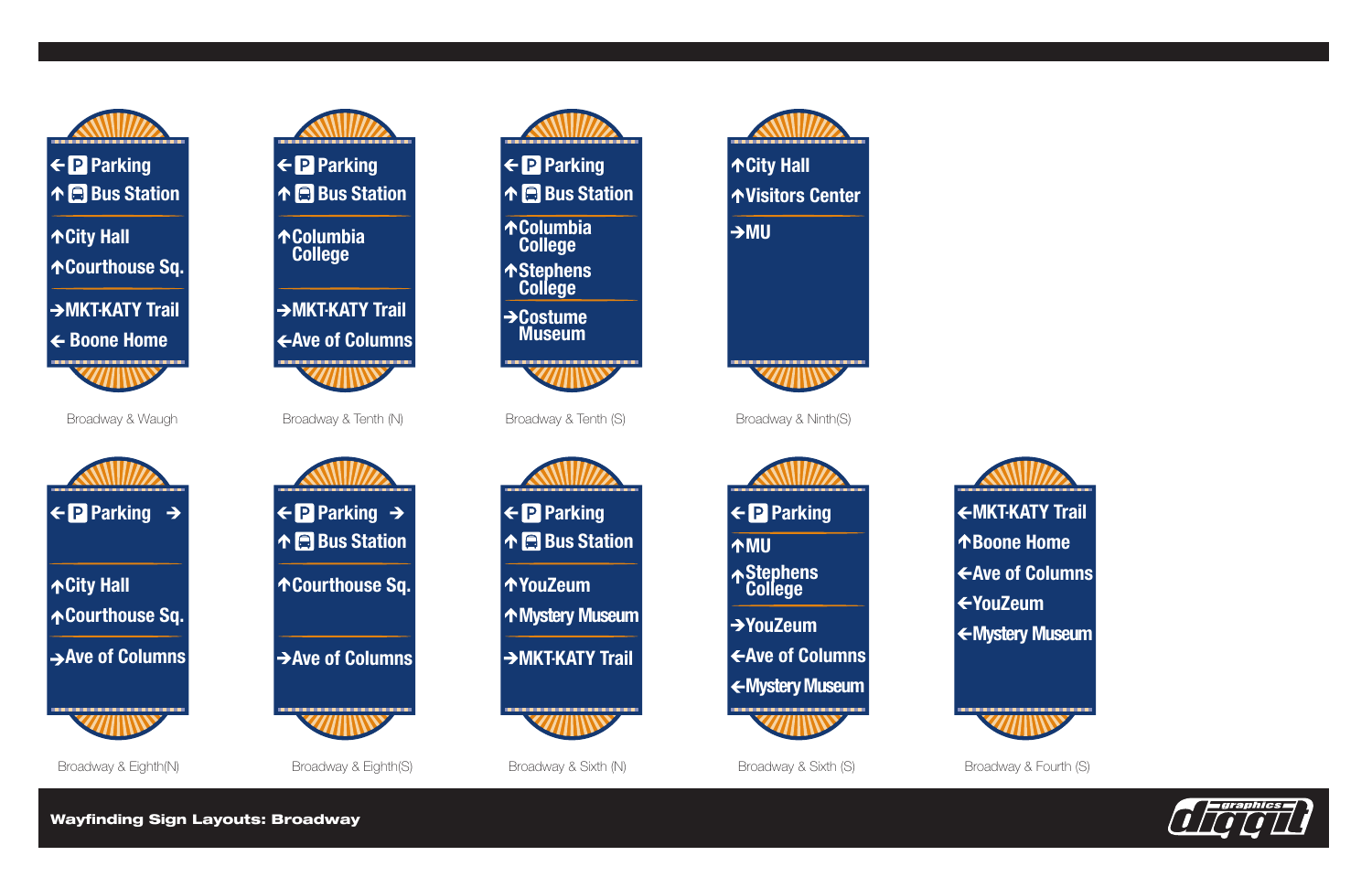

 $\leftarrow \blacksquare$  Bus Station ↑Columbia → MKT-KATY Trail EBoone Home Ave of Columns **↑MysteryMuseum** 





Tenth & Walnut (E)

Tenth & Walnut (W)

Tenth & Broadway (W)

Tenth & Cherry (W)

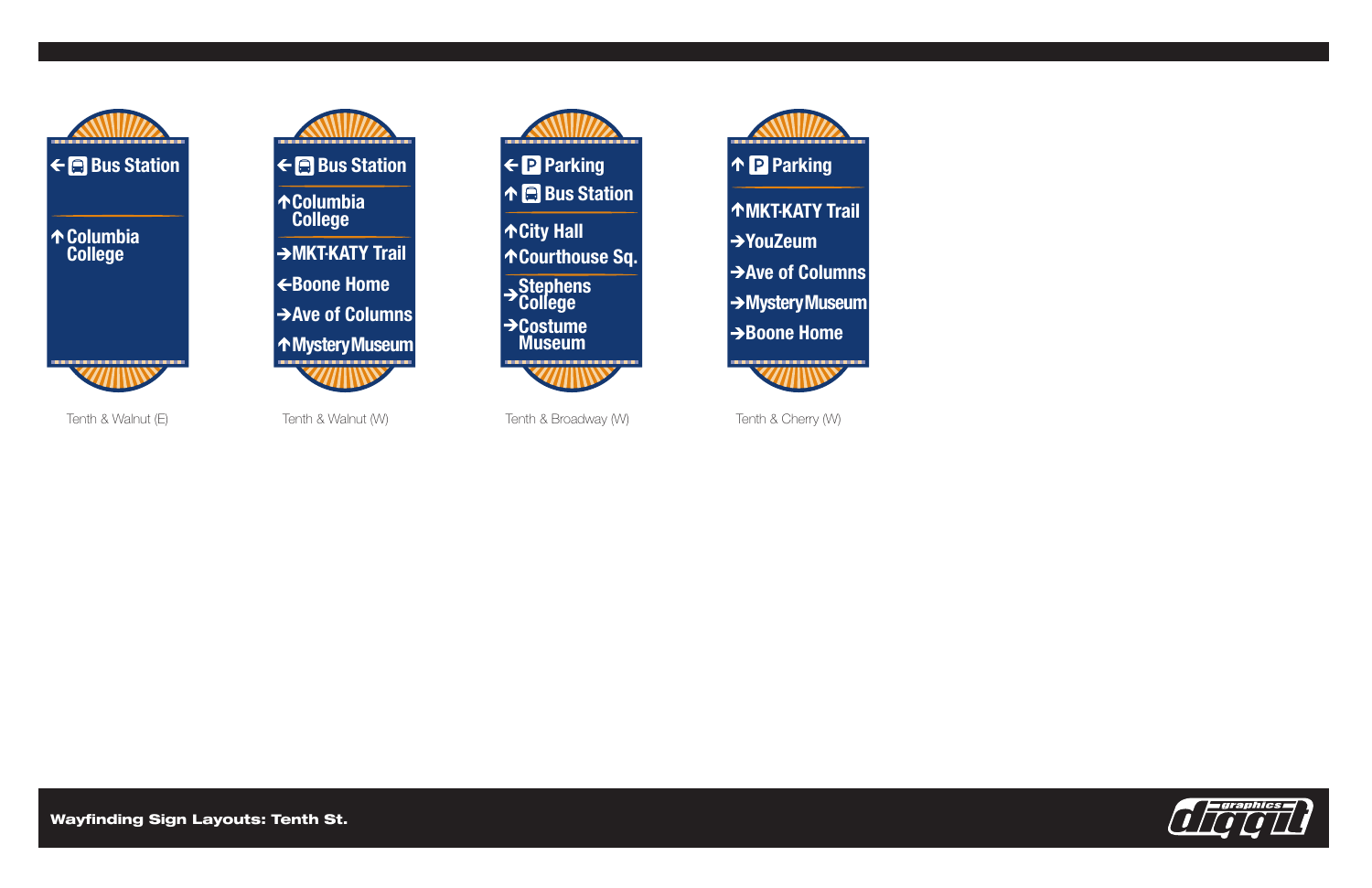

Elm & Seventh (S)





Elme & Fourth (S)

**Wayfinding Sign Layouts: Elm St.** 



← P Parking ↑ **A** Bus Station

**AColumbia<br>College** 



Elm & Tenth (S)

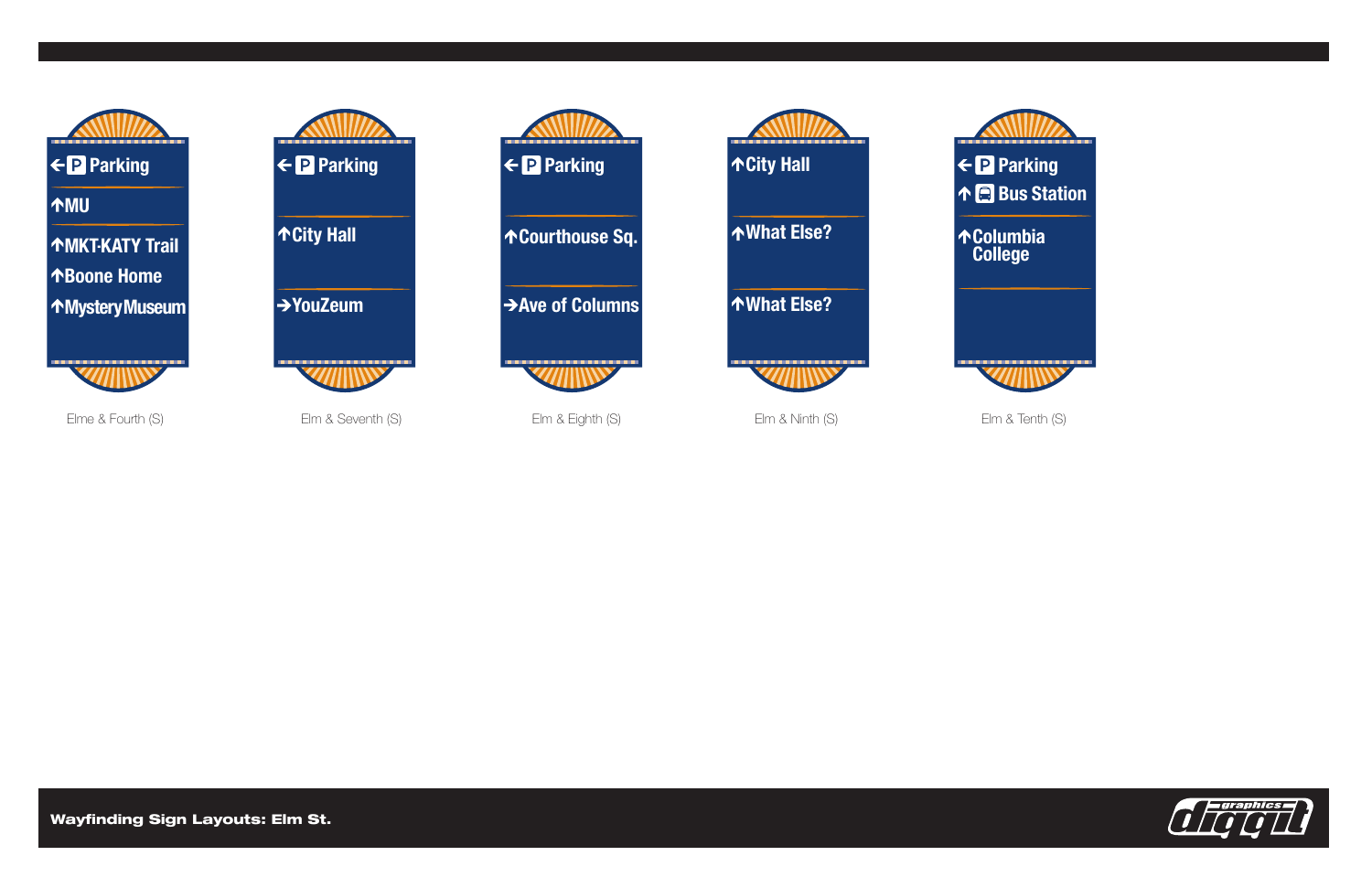







.INTH%LM% .INTH#HERRY% .INTH#HERRY7 .INTH"ROADWAY% 

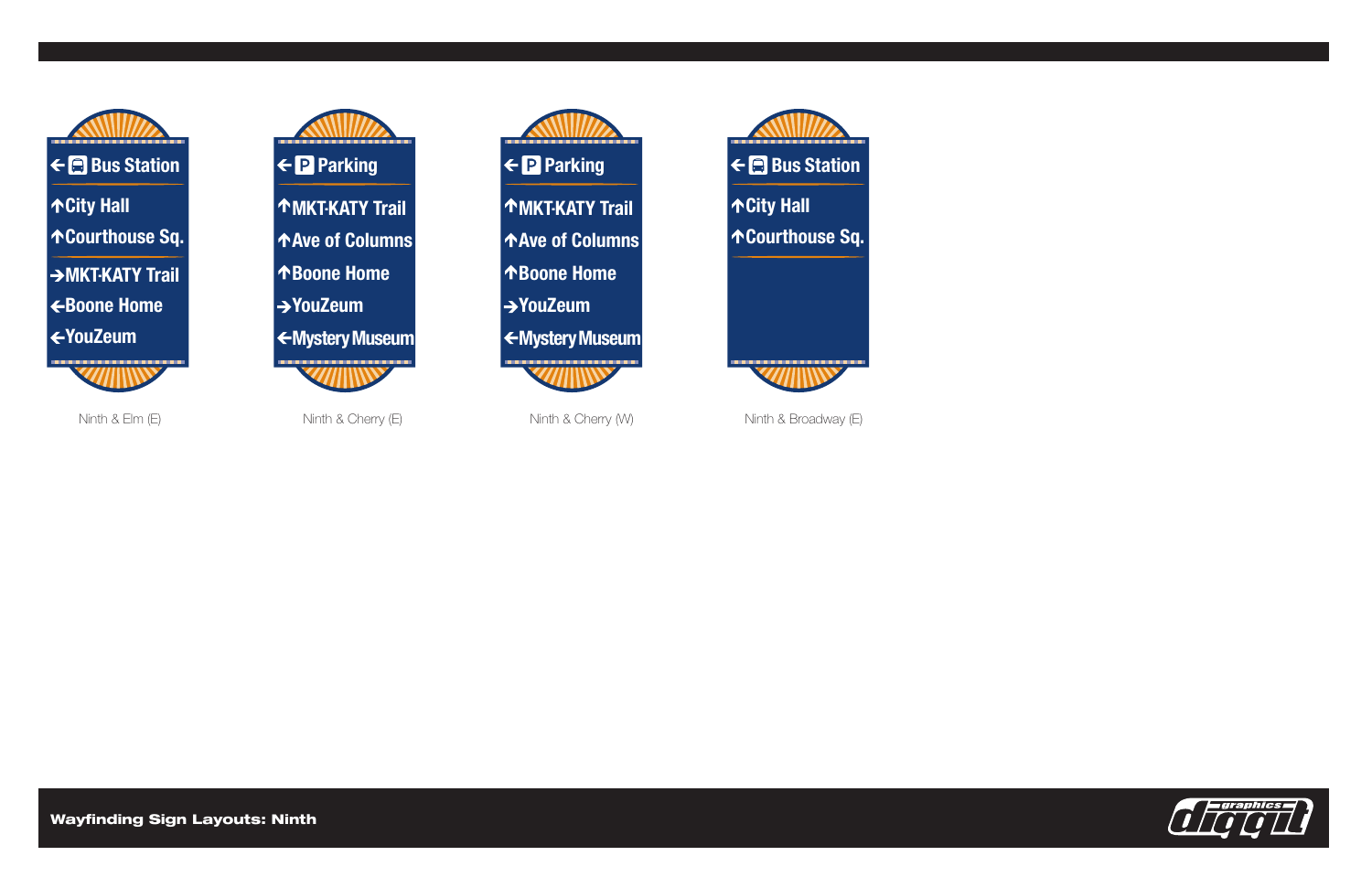



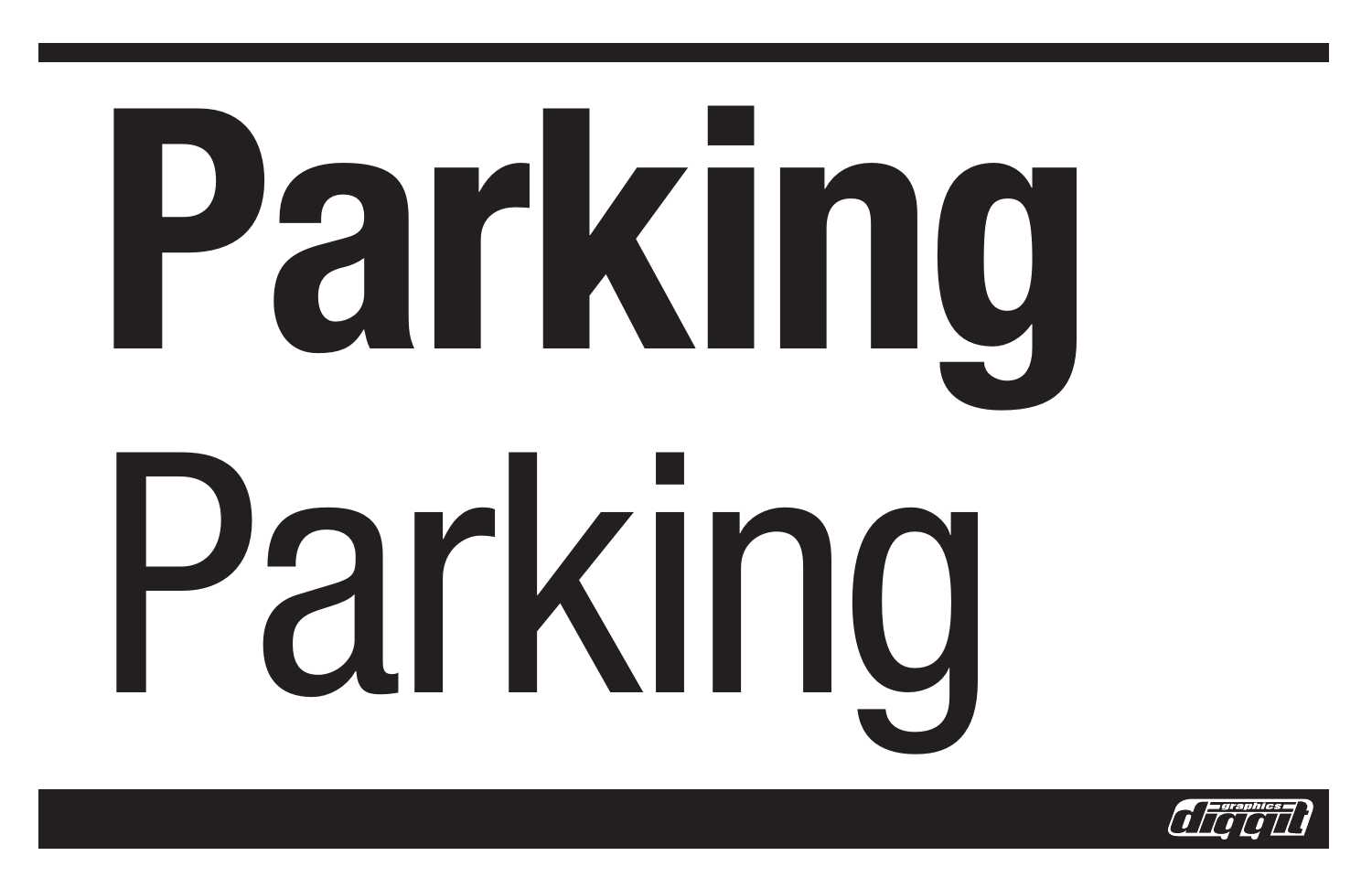

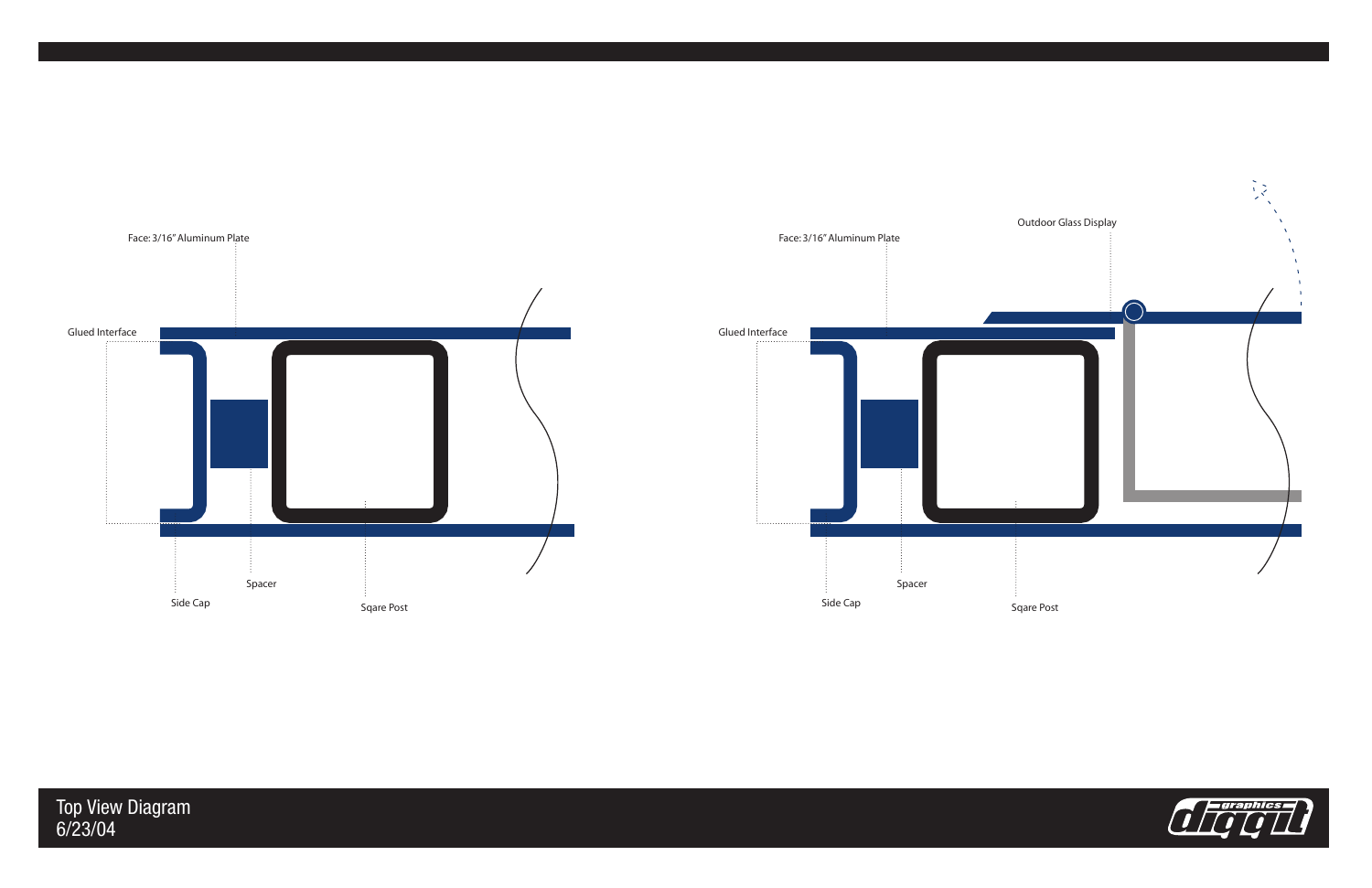

Freestanding Map Mount<br>5/19/04



## Outdoor Enclosed Glass Display

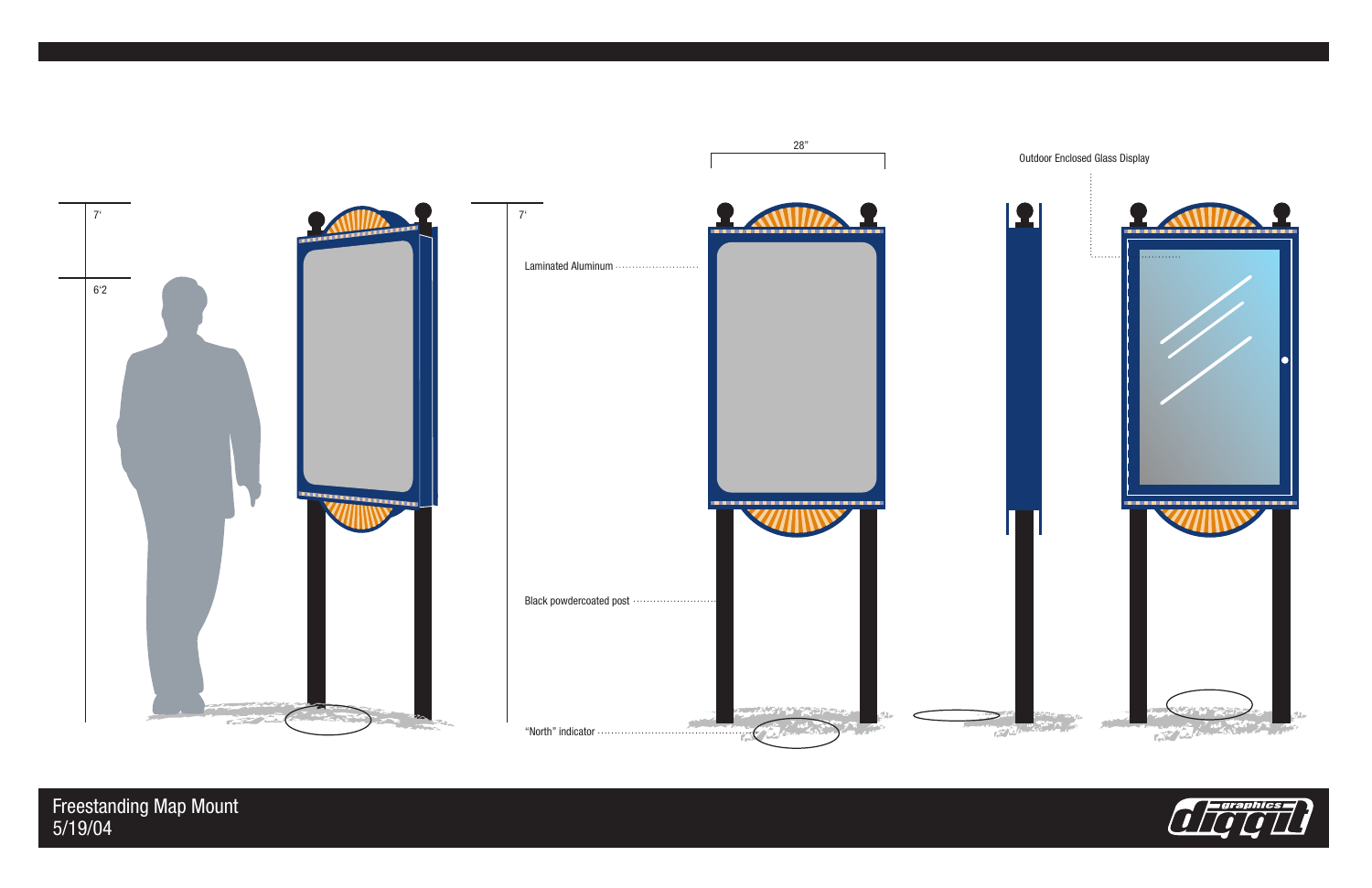

Kiosk Redesign<br>5/19/04